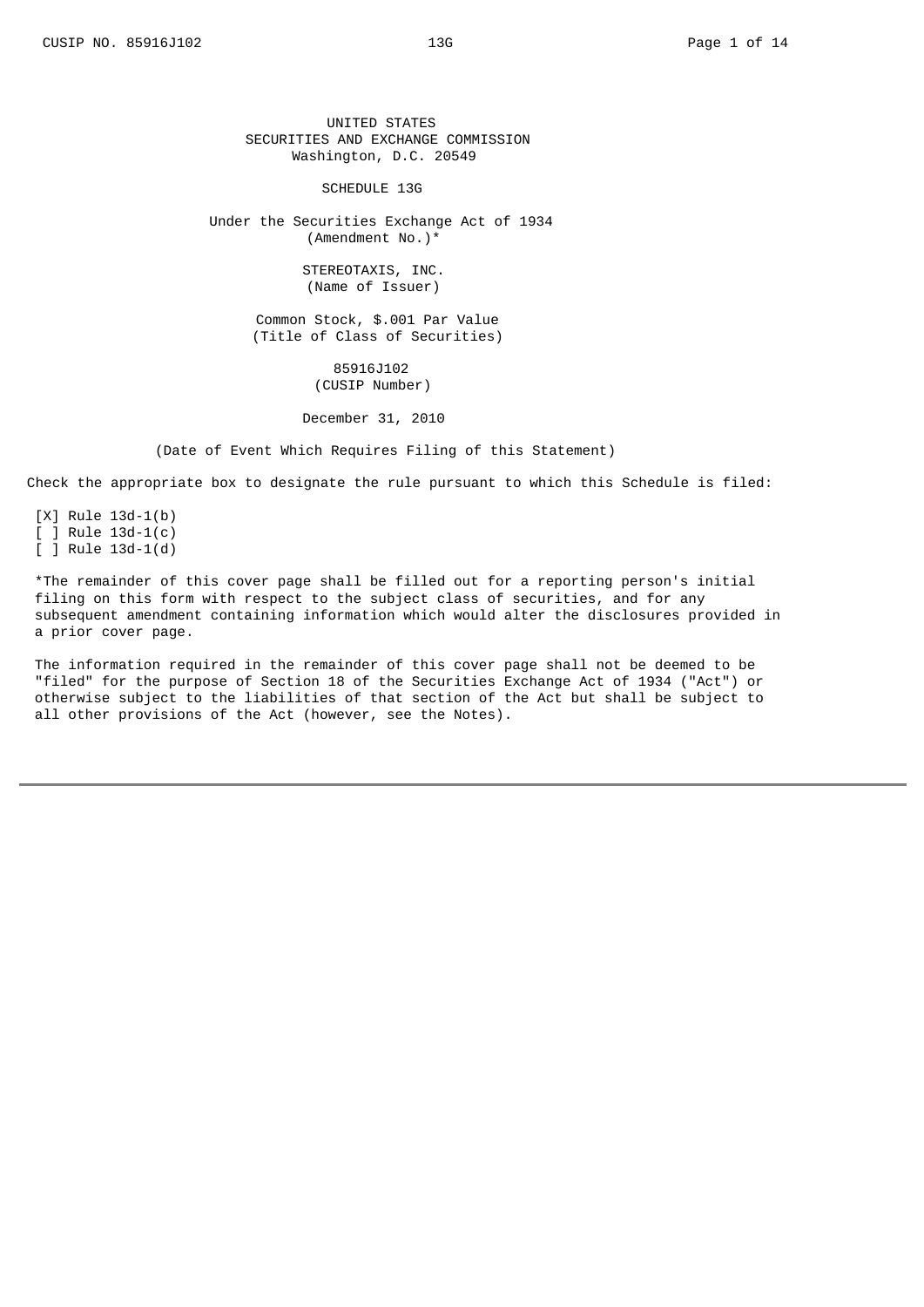Franklin Resources, Inc.

2. CHECK THE APPROPRIATE BOX IF A MEMBER OF A GROUP

(a) (b) X

- 
- 3. SEC USE ONLY
- 4. CITIZENSHIP OR PLACE OF ORGANIZATION

Delaware

- NUMBER OF SHARES BENEFICIALLY OWNED BY EACH REPORTING PERSON WITH:
	- 5. SOLE VOTING POWER

(See Item 4)

6. SHARED VOTING POWER

(See Item 4)

7. SOLE DISPOSITIVE POWER

(See Item 4)

8. SHARED DISPOSITIVE POWER

(See Item 4)

9. AGGREGATE AMOUNT BENEFICIALLY OWNED BY EACH REPORTING PERSON

3,364,300

- 10. CHECK IF THE AGGREGATE AMOUNT IN ROW (9) EXCLUDES CERTAIN SHARES [ ]
- 11. PERCENT OF CLASS REPRESENTED BY AMOUNT IN ROW (9)

6.1%

12. TYPE OF REPORTING PERSON

HC, CO (See Item 4)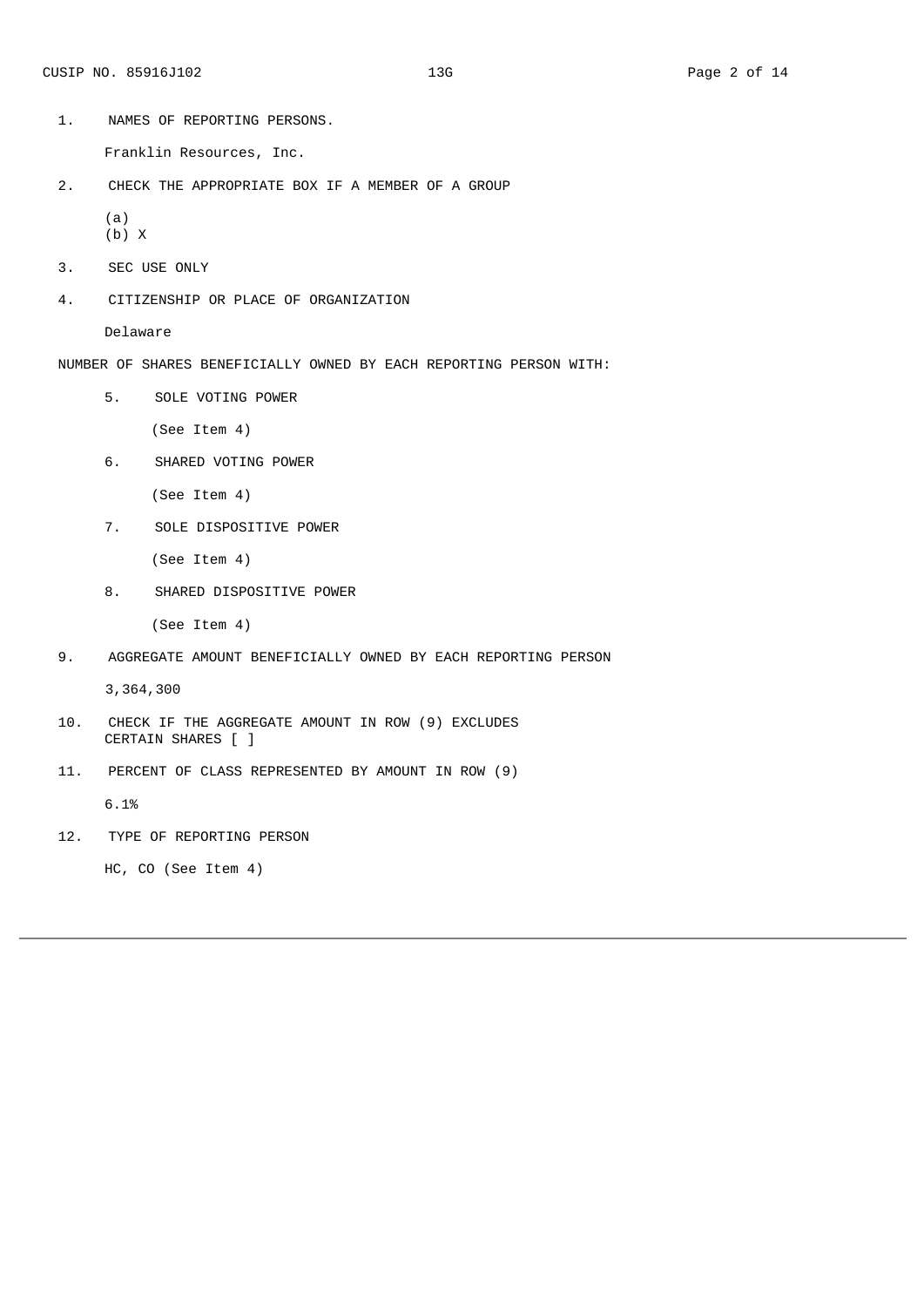Charles B. Johnson

2. CHECK THE APPROPRIATE BOX IF A MEMBER OF A GROUP

(a) (b) X

- 3. SEC USE ONLY
- 4. CITIZENSHIP OR PLACE OF ORGANIZATION

USA

- NUMBER OF SHARES BENEFICIALLY OWNED BY EACH REPORTING PERSON WITH:
	- 5. SOLE VOTING POWER

(See Item 4)

6. SHARED VOTING POWER

(See Item 4)

7. SOLE DISPOSITIVE POWER

(See Item 4)

8. SHARED DISPOSITIVE POWER

(See Item 4)

9. AGGREGATE AMOUNT BENEFICIALLY OWNED BY EACH REPORTING PERSON

3,364,300

- 10. CHECK IF THE AGGREGATE AMOUNT IN ROW (9) EXCLUDES CERTAIN SHARES [ ]
- 11. PERCENT OF CLASS REPRESENTED BY AMOUNT IN ROW (9)

6.1%

12. TYPE OF REPORTING PERSON

HC, IN (See Item 4)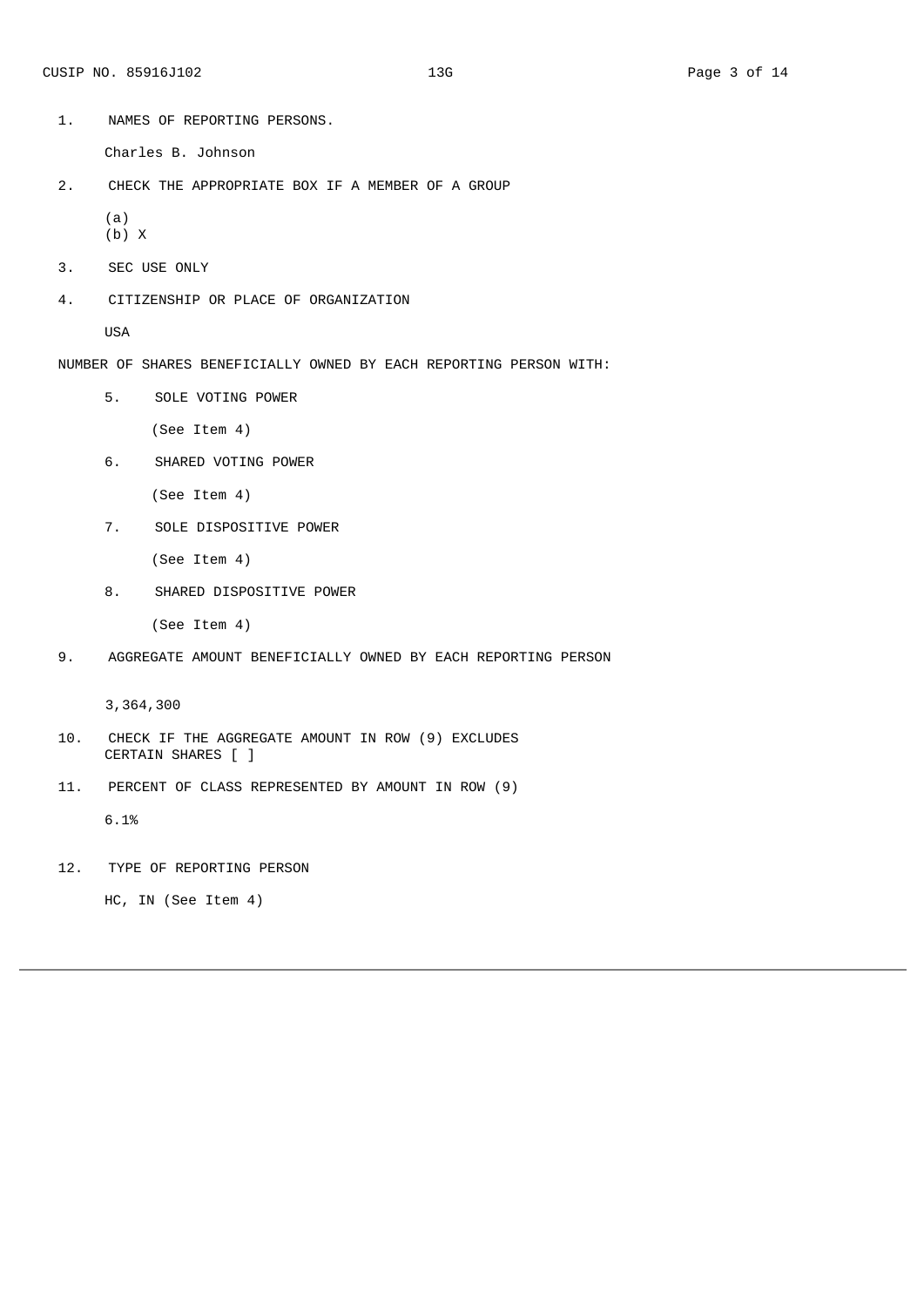Rupert H. Johnson, Jr.

2. CHECK THE APPROPRIATE BOX IF A MEMBER OF A GROUP

(a) (b) X

- 3. SEC USE ONLY
- 4. CITIZENSHIP OR PLACE OF ORGANIZATION

USA

- NUMBER OF SHARES BENEFICIALLY OWNED BY EACH REPORTING PERSON WITH:
	- 5. SOLE VOTING POWER

(See Item 4)

6. SHARED VOTING POWER

(See Item 4)

7. SOLE DISPOSITIVE POWER

(See Item 4)

8. SHARED DISPOSITIVE POWER

(See Item 4)

9. AGGREGATE AMOUNT BENEFICIALLY OWNED BY EACH REPORTING PERSON

3,364,300

- 10. CHECK IF THE AGGREGATE AMOUNT IN ROW (9) EXCLUDES CERTAIN SHARES [ ]
- 11. PERCENT OF CLASS REPRESENTED BY AMOUNT IN ROW (9) 6.1%

12. TYPE OF REPORTING PERSON

HC, IN (See Item 4)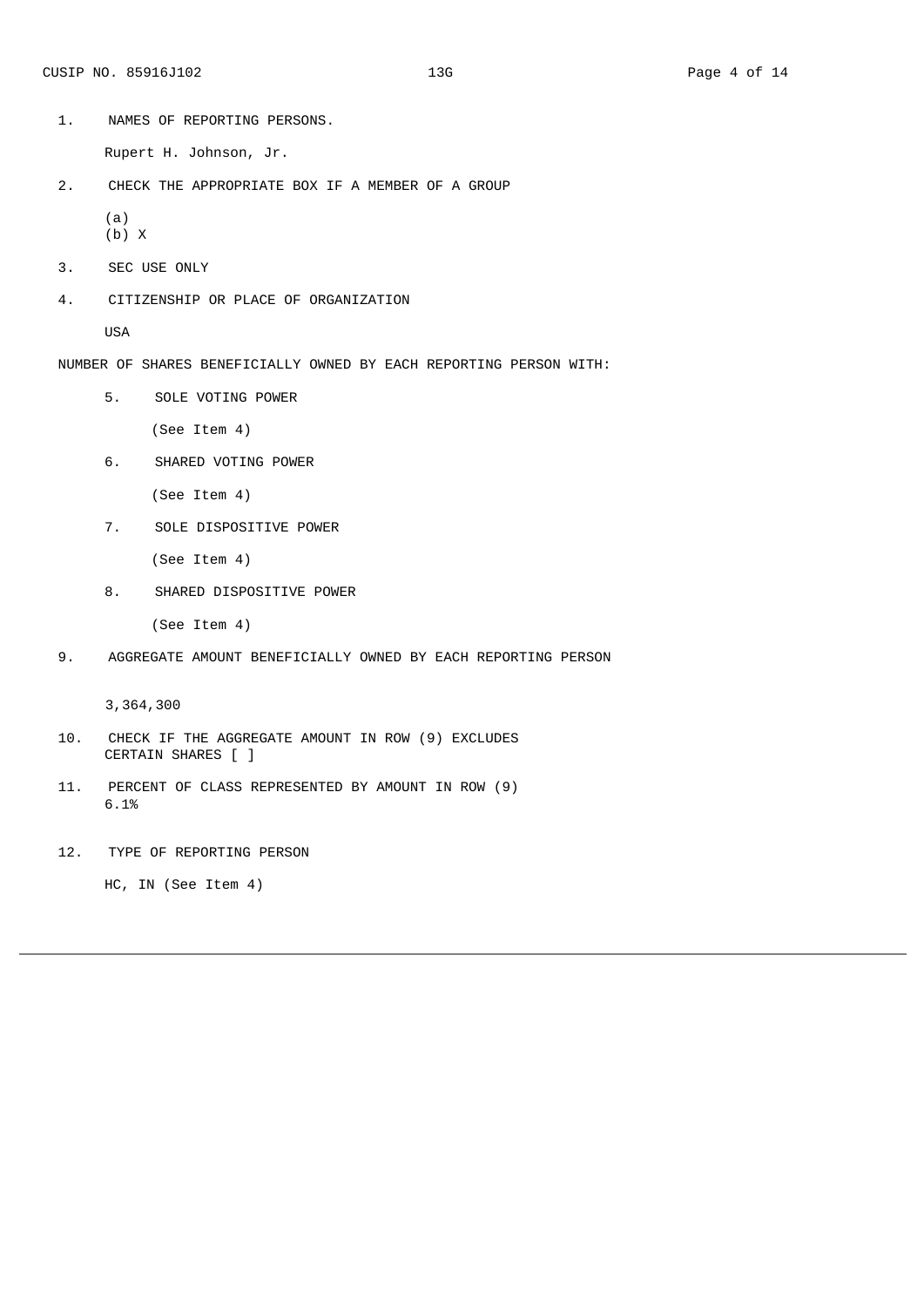Franklin Advisers, Inc.

2. CHECK THE APPROPRIATE BOX IF A MEMBER OF A GROUP

(a)

- (b) X
- 3. SEC USE ONLY
- 4. CITIZENSHIP OR PLACE OF ORGANIZATION

California

- NUMBER OF SHARES BENEFICIALLY OWNED BY EACH REPORTING PERSON WITH:
	- 5. SOLE VOTING POWER

3,364,300

6. SHARED VOTING POWER

 $\Theta$ 

7. SOLE DISPOSITIVE POWER

3,364,300

8. SHARED DISPOSITIVE POWER

 $\Theta$ 

9. AGGREGATE AMOUNT BENEFICIALLY OWNED BY EACH REPORTING PERSON

3,364,300

- 10. CHECK IF THE AGGREGATE AMOUNT IN ROW (9) EXCLUDES CERTAIN SHARES [ ]
- 11. PERCENT OF CLASS REPRESENTED BY AMOUNT IN ROW (9)

6.1%

12. TYPE OF REPORTING PERSON

IA, CO (See Item 4)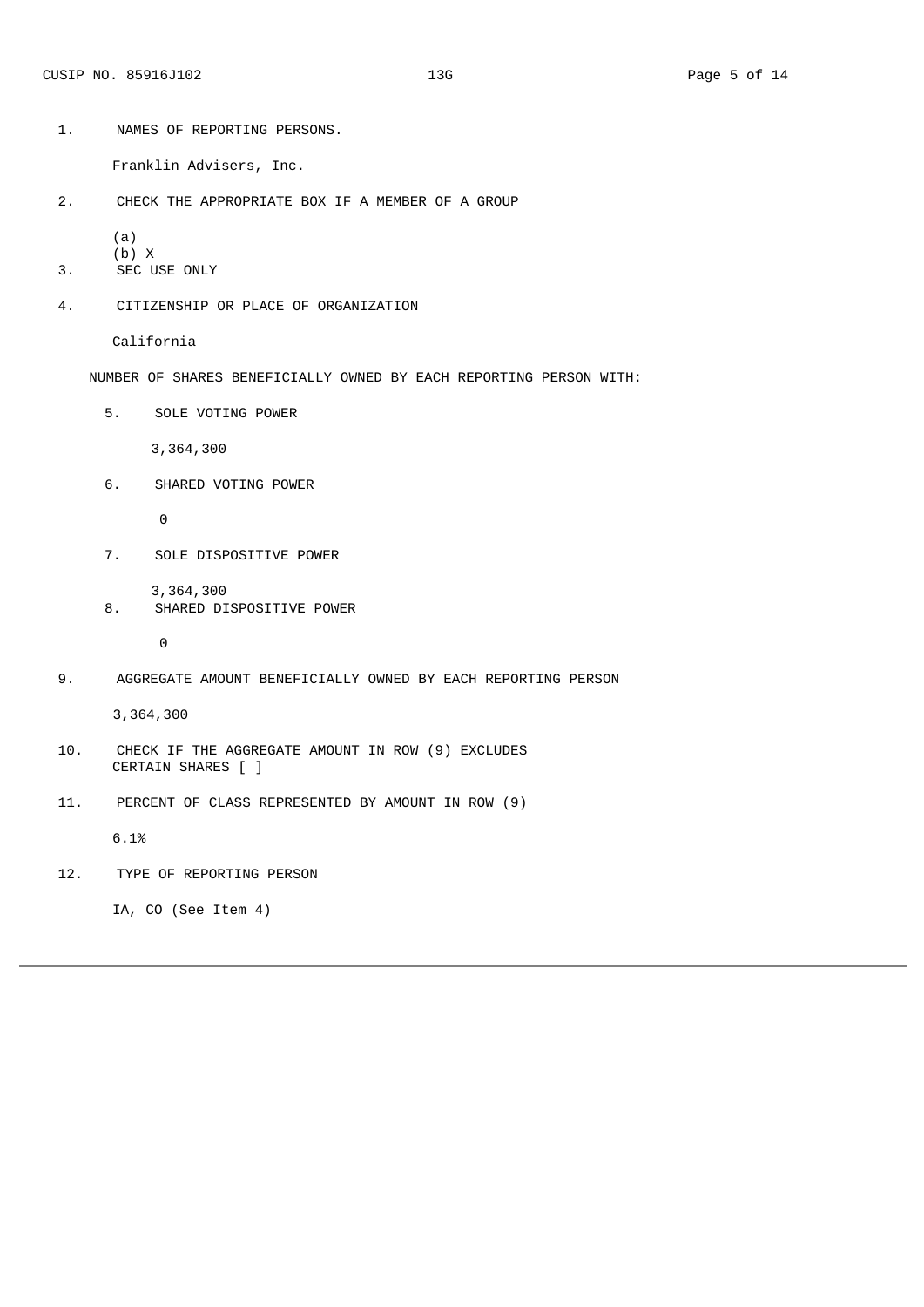Item 1.

(a) Name of Issuer STEREOTAXIS, INC. (b) Address of Issuer's Principal Executive Offices 4320 Forest Park Avenue Suite 100 St. Louis, MO 63108 Item 2. (a) Name of Person Filing (i): Franklin Resources, Inc. (ii): Charles B. Johnson (iii): Rupert H. Johnson, Jr. (iv): Franklin Advisers, Inc. (b) Address of Principal Business Office or, if none, Residence  $(i)$ ,  $(ii)$ , and  $(iii)$ : One Franklin Parkway San Mateo, CA 94403‑1906 (iv): One Franklin Parkway San Mateo, CA 94403-1906 (c) Citizenship

(i): Delaware (ii) and (iii): USA (iv): California

(d) Title of Class of Securities

Common Stock, \$.001 Par Value

(e) CUSIP Number

85916J102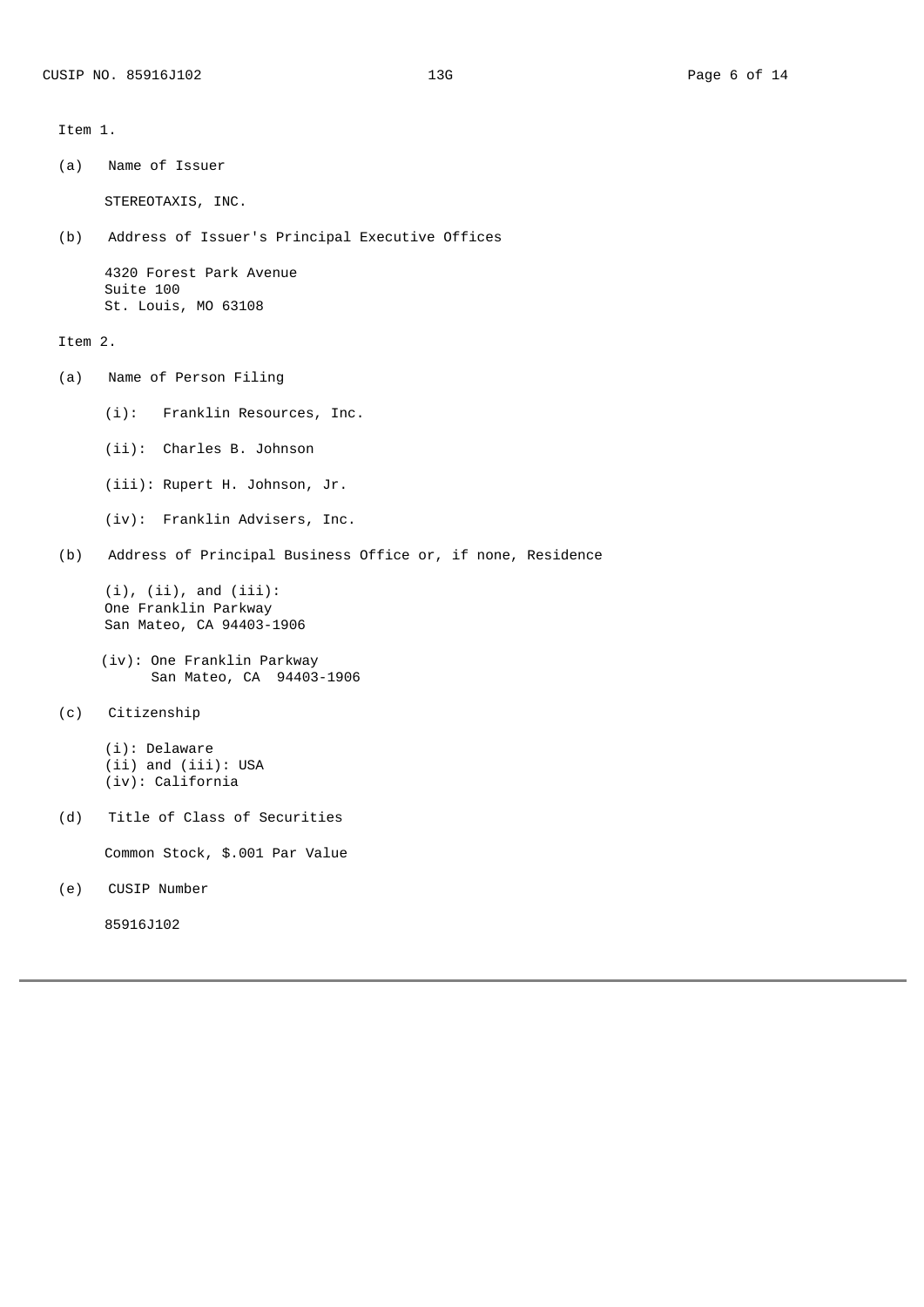- Item 3. If this statement is filed pursuant to  $\S240.13d-1(b)$  or 240.13d-2(b) or (c), check whether the person filing is a:
	- (a) [ ] Broker or dealer registered under section 15 of the Act (15 U.S.C. 78o).
	- (b)  $\lceil$  ] Bank as defined in section 3(a)(6) of the Act (15 U.S.C. 78c).
	- (c)  $\begin{bmatrix} 1 \\ 1 \end{bmatrix}$  Insurance company as defined in section 3(a)(19) of the Act (15 U.S.C. 78c).
	- (d) [ ] Investment company registered under section 8 of the Investment Company Act of 1940 (15 U.S.C 80a-8).
	- (e)  $[X]$  An investment adviser in accordance with  $\S240.13d-1(b)(1)(ii)(E)$ ;
	- (f) [ ] An employee benefit plan or endowment fund in accordance with  $\S$ 240.13d-1(b)(1)(ii)(F);
	- (g) [X] A parent holding company or control person in accordance with §240.13d-1(b)(1)(ii)(G);
	- (h) [ ] A savings associations as defined in Section 3(b) of the Federal Deposit Insurance Act (12 U.S.C. 1813);
	- (i) [ ] A church plan that is excluded from the definition of an investment company under section  $3(c)(14)$  of the Investment Company Act of 1940 (15 U.S.C. 80a‑3);
	- (j)  $\lceil$  ] A non-U.S. institution in accordance with §240.13d-1(b)(ii)(J);
	- (k)  $\lceil$   $\rceil$  Group, in accordance with §240.13d 1(b)(1)(ii)(K).

If filing as a non-U.S. institution in accordance with  $\S240.13d-1(b)(1)(ii)(J)$ . please specify the type of institution:

### Item 4. Ownership

The securities reported herein (the "Securities") are beneficially owned by one or more open- or closed-end investment companies or other managed accounts that are investment management clients of investment managers that are direct and indirect subsidiaries (each, an "Investment Management Subsidiary" and, collectively, the "Investment Management Subsidiaries") of Franklin Resources, Inc. ("FRI"), including the Investment Management Subsidiaries listed in Item 7. Investment management contracts grant to the Investment Management Subsidiaries all investment and/or voting power over the securities owned by such investment management clients, unless otherwise noted in this Item 4. Therefore, for purposes of Rule 13d-3 under the Act, the Investment Management Subsidiaries may be deemed to be the beneficial owners of the Securities.

Beneficial ownership by Investment Management Subsidiaries and other affiliates of FRI is being reported in conformity with the guidelines articulated by the SEC staff in Release No. 34‑39538 (January 12, 1998) relating to organizations, such as FRI, where related entities exercise voting and investment powers over the securities being reported independently from each other. The voting and investment powers held by Franklin Mutual Advisers, LLC ("FMA"), an indirect wholly-owned Investment Management Subsidiary, are exercised independently from FRI and from all other Investment Management Subsidiaries (FRI, its affiliates and the Investment Management Subsidiaries other than FMA are collectively, "FRI affiliates"). Furthermore, internal policies and procedures of FMA and FRI establish informational barriers that prevent the flow between FMA and the FRI affiliates of information that relates to the voting and investment powers over the securities owned by their respective investment management clients. Consequently, FMA and the FRI affiliates report the securities over which they hold investment and voting power separately from each other for purposes of Section 13 of the Act.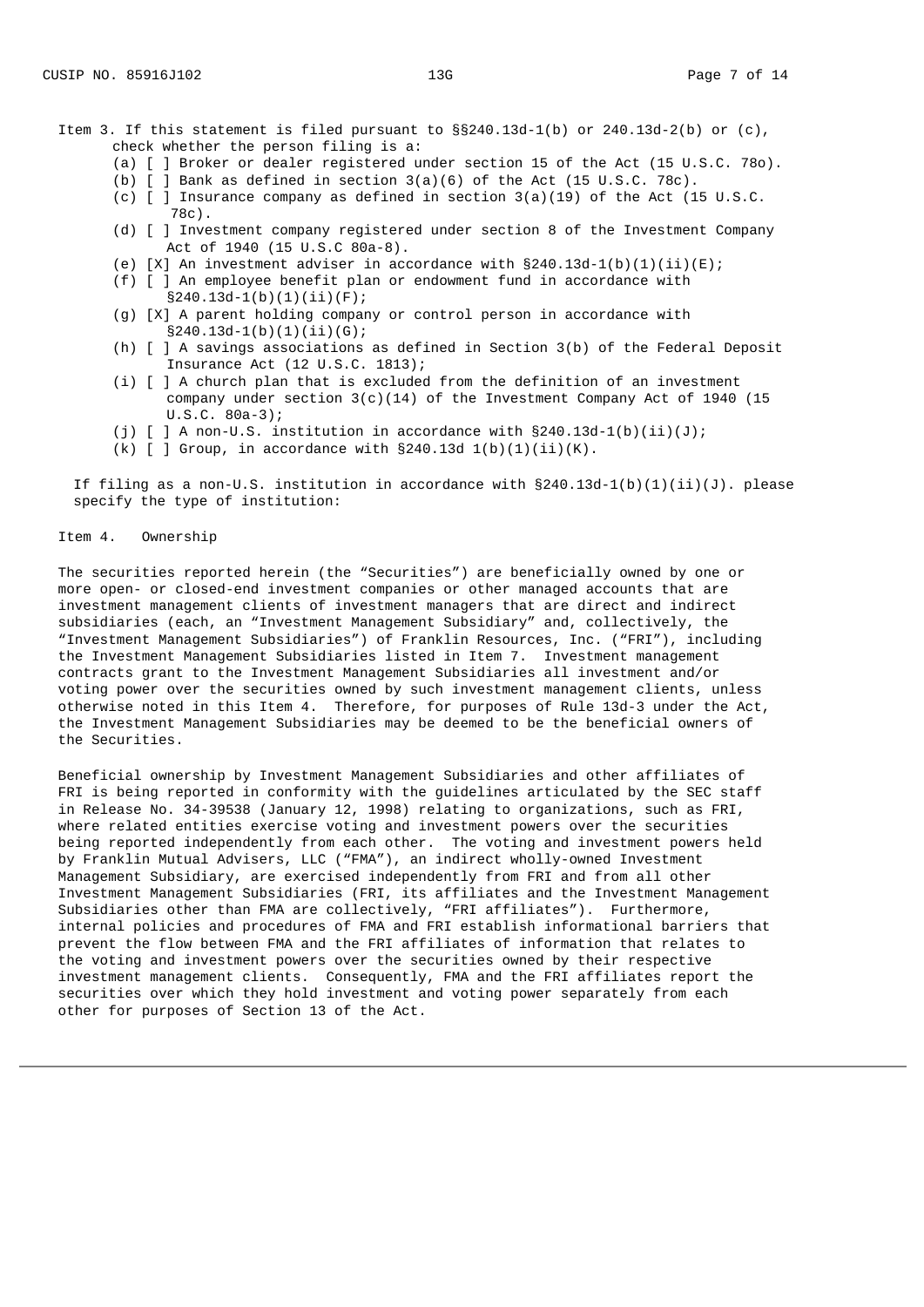Charles B. Johnson and Rupert H. Johnson, Jr. (the "Principal Shareholders") each own in excess of 10% of the outstanding common stock of FRI and are the principal stockholders of FRI. FRI and the Principal Shareholders may be deemed to be, for purposes of Rule 13d-3 under the Act, the beneficial owners of securities held by persons and entities for whom or for which FRI subsidiaries provide investment management services. The number of shares that may be deemed to be beneficially owned and the percentage of the class of which such shares are a part are reported in Items 9 and 11 of the cover pages for FRI and each of the Principal Shareholders. FRI, the Principal Shareholders and each of the Investment Management Subsidiaries disclaim any pecuniary interest in any of the Securities. In addition, the filing of this Schedule 13G on behalf of the Principal Shareholders, FRI and FRI affiliates, as applicable, should not be construed as an admission that any of them is, and each of them disclaims that it is, the beneficial owner, as defined in Rule 13d-3, of any of the Securities.

FRI, the Principal Shareholders, and each of the Investment Management Subsidiaries believe that they are not a "group" within the meaning of Rule 13d-5 under the Act and that they are not otherwise required to attribute to each other the beneficial ownership of the Securities held by any of them or by any persons or entities for whom or for which the Investment Management Subsidiaries provide investment management services.

(a) Amount beneficially owned:

3,364,300

(b) Percent of class:

6.1%

- (c) Number of shares as to which the person has:
	- (i) Sole power to vote or to direct the vote Franklin Resources, Inc.: 0 Charles B. Johnson: 0 Rupert H. Johnson, Jr.: 0 Franklin Advisers, Inc.: 3,364,300 (ii) Shared power to vote or to direct the vote
	- (iii) Sole power to dispose or to direct the disposition of Franklin Resources, Inc.: 0 Charles B. Johnson: 0 Rupert H. Johnson, Jr.: 0 Franklin Advisers, Inc.: 3,364,300

(iv) Shared power to dispose or to direct the disposition of

 $\boldsymbol{\Theta}$ 

 $\Theta$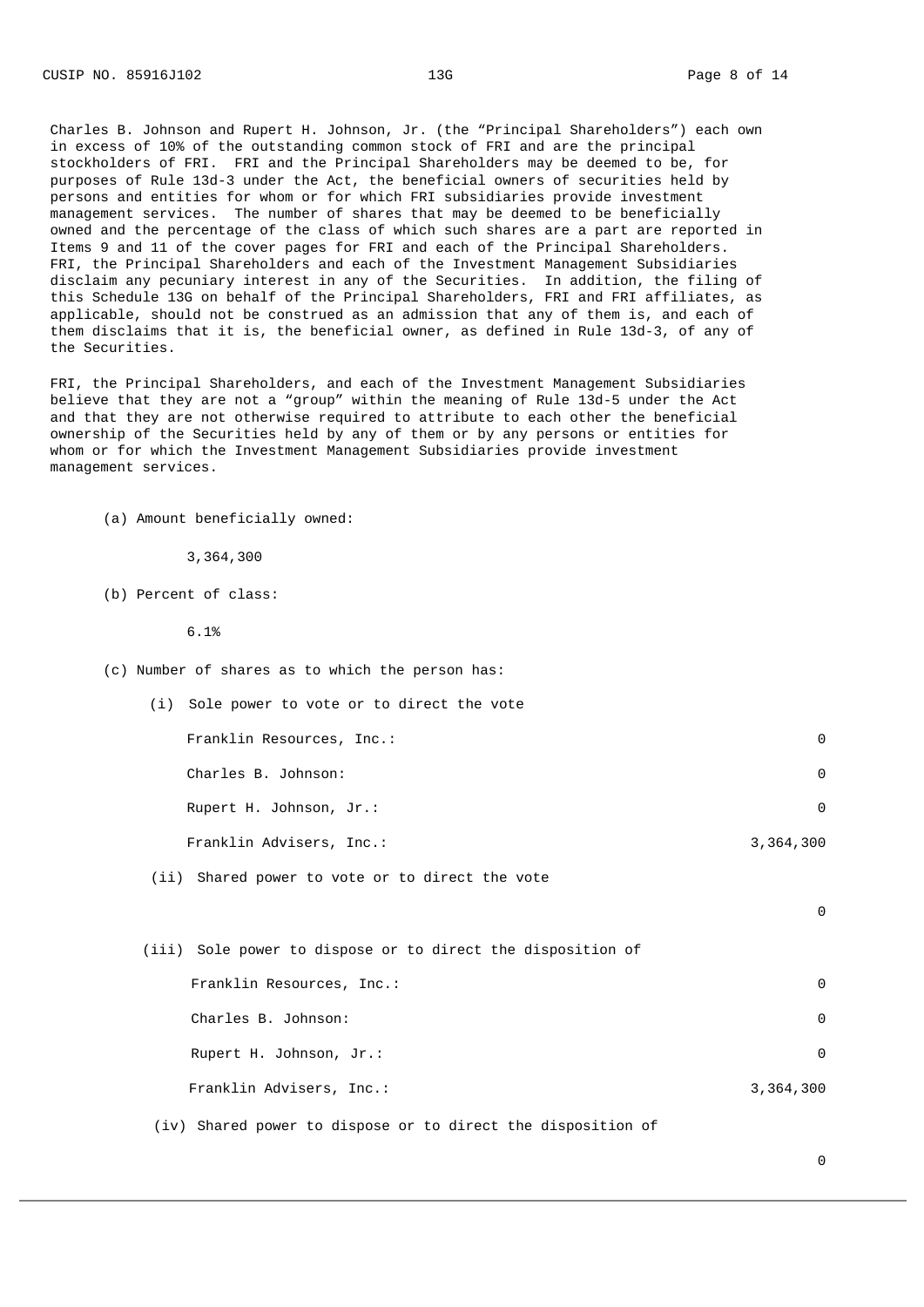Item 5. Ownership of Five Percent or Less of a Class

If this statement is being filed to report the fact that as of the date hereof the reporting person has ceased to be the beneficial owner of more than five percent of the class of securities, check the following [ ].

Item 6. Ownership of More than Five Percent on Behalf of Another Person

The clients of the Investment Management Subsidiaries, including investment companies registered under the Investment Company Act of 1940 and other managed accounts, have the right to receive or power to direct the receipt of dividends from, and the proceeds from the sale of, the Securities.

Item 7. Identification and Classification of the Subsidiary Which Acquired the Security Being Reported on By the Parent Holding Company

See Attached Exhibit C

Item 8. Identification and Classification of Members of the Group

Not Applicable

Item 9. Notice of Dissolution of Group

Not Applicable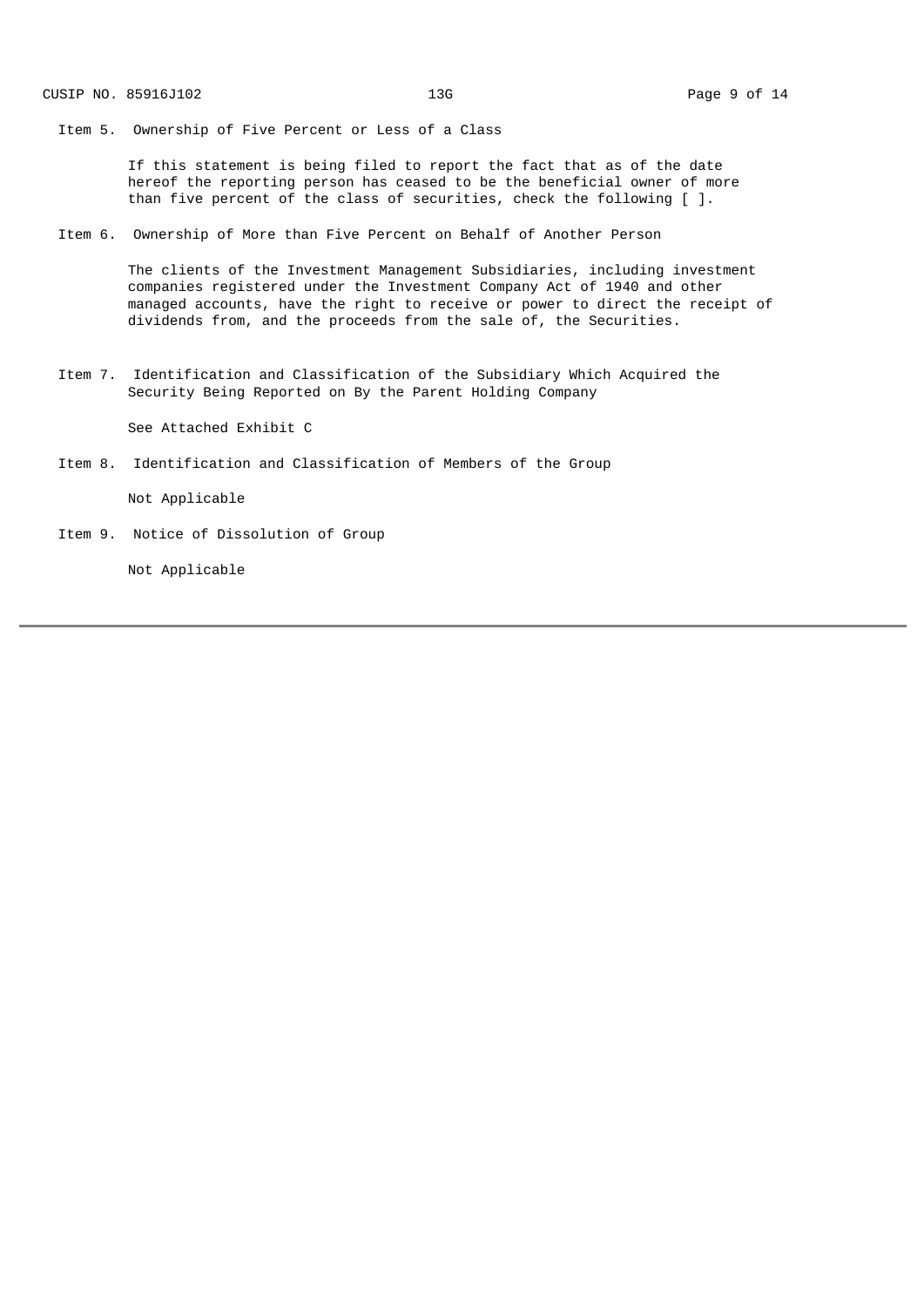Item 10. Certification

By signing below I certify that, to the best of my knowledge and belief, the securities referred to above were acquired and are held in the ordinary course of business and were not acquired and are not held for the purpose of or with the effect of changing or influencing the control of the issuer of the securities and were not acquired and are not held in connection with or as a participant in any transaction having that purpose or effect.

This report shall not be construed as an admission by the persons filing the report that they are the beneficial owner of any securities covered by this report.

Exhibits.

Exhibit A Joint Filing Agreement Exhibit B Limited Powers of Attorney for Section 13 Reporting Obligations Exhibit C Item 7 Identification and Classification of Subsidiaries

#### SIGNATURE

After reasonable inquiry and to the best of my knowledge and belief, I certify that the information set forth in this statement is true, complete and correct.

Dated: February 1, 2011

Franklin Resources, Inc.

Charles B. Johnson

Rupert H. Johnson, Jr.

Franklin Advisers, Inc.

By: /s/MARIA GRAY

‑‑‑‑‑‑‑‑‑‑‑‑‑‑‑‑‑‑‑‑‑‑‑‑‑‑‑‑‑ Maria Gray Vice President and Secretary of Franklin Resources, Inc.

Attorney-in-Fact for Charles B. Johnson pursuant to Power of Attorney attached to this Schedule 13G

Attorney‑in‑Fact for Rupert H. Johnson, Jr. pursuant to Power of Attorney attached to this Schedule 13G

Secretary of Franklin Advisers, Inc.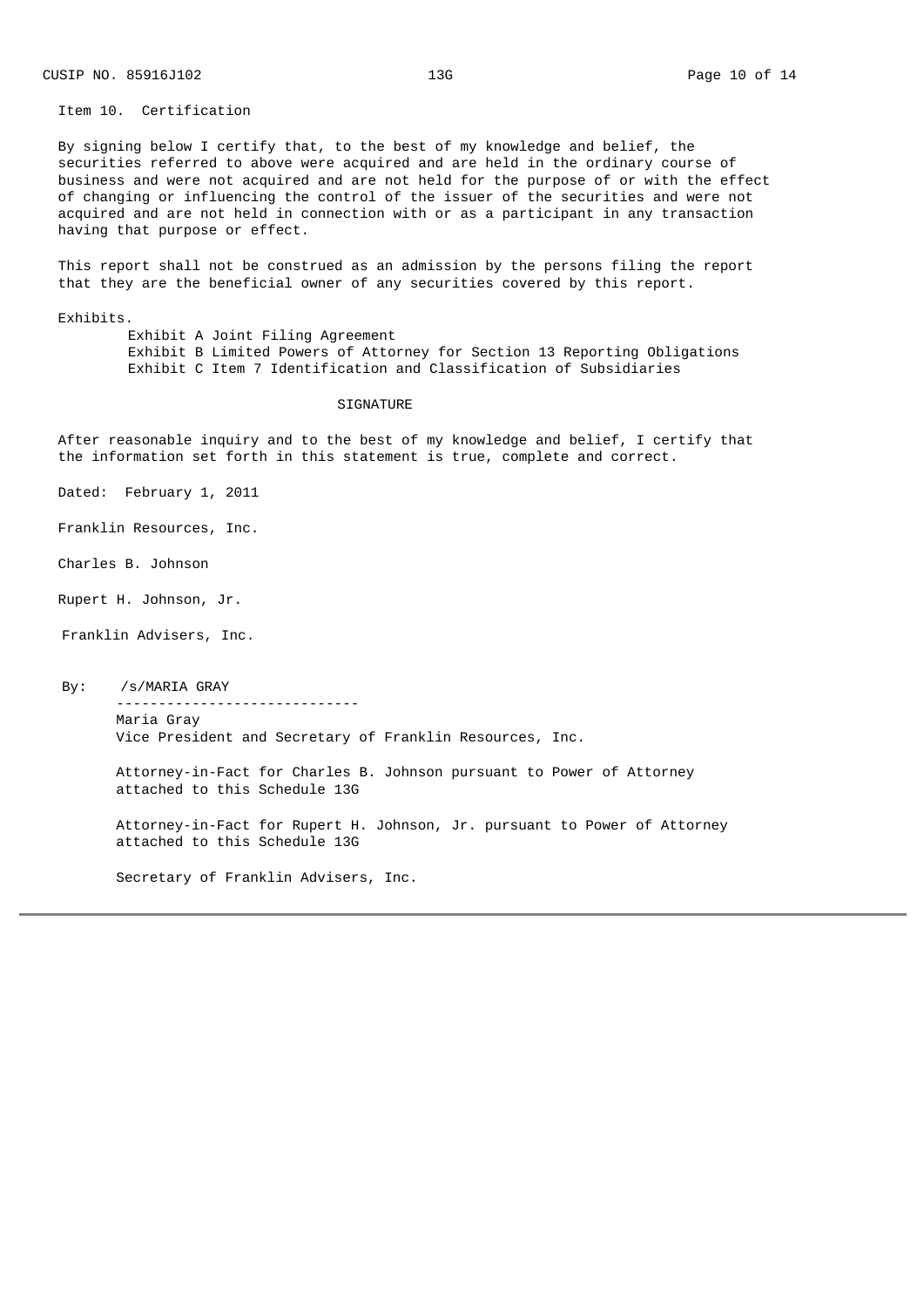# EXHIBIT A

JOINT FILING AGREEMENT

In accordance with Rule  $13d-1(k)$  under the Securities Exchange Act of 1934, as amended, the undersigned hereby agree to the joint filing with each other of the attached statement on Schedule 13G and to all amendments to such statement and that such statement and all amendments to such statement are made on behalf of each of them.

IN WITNESS WHEREOF, the undersigned have executed this agreement on February 1, 2011.

Franklin Resources, Inc.

Charles B. Johnson

Rupert H. Johnson, Jr.

Franklin Advisers, Inc.

By: /s/MARIA GRAY

Maria Gray Vice President and Secretary of Franklin Resources, Inc.

Attorney‑in‑Fact for Charles B. Johnson pursuant to Power of Attorney attached to this Schedule 13G

Attorney‑in‑Fact for Rupert H. Johnson, Jr. pursuant to Power of Attorney attached to this Schedule 13G

Secretary of Franklin Advisers, Inc.

‑‑‑‑‑‑‑‑‑‑‑‑‑‑‑‑‑‑‑‑‑‑‑‑‑‑‑‑‑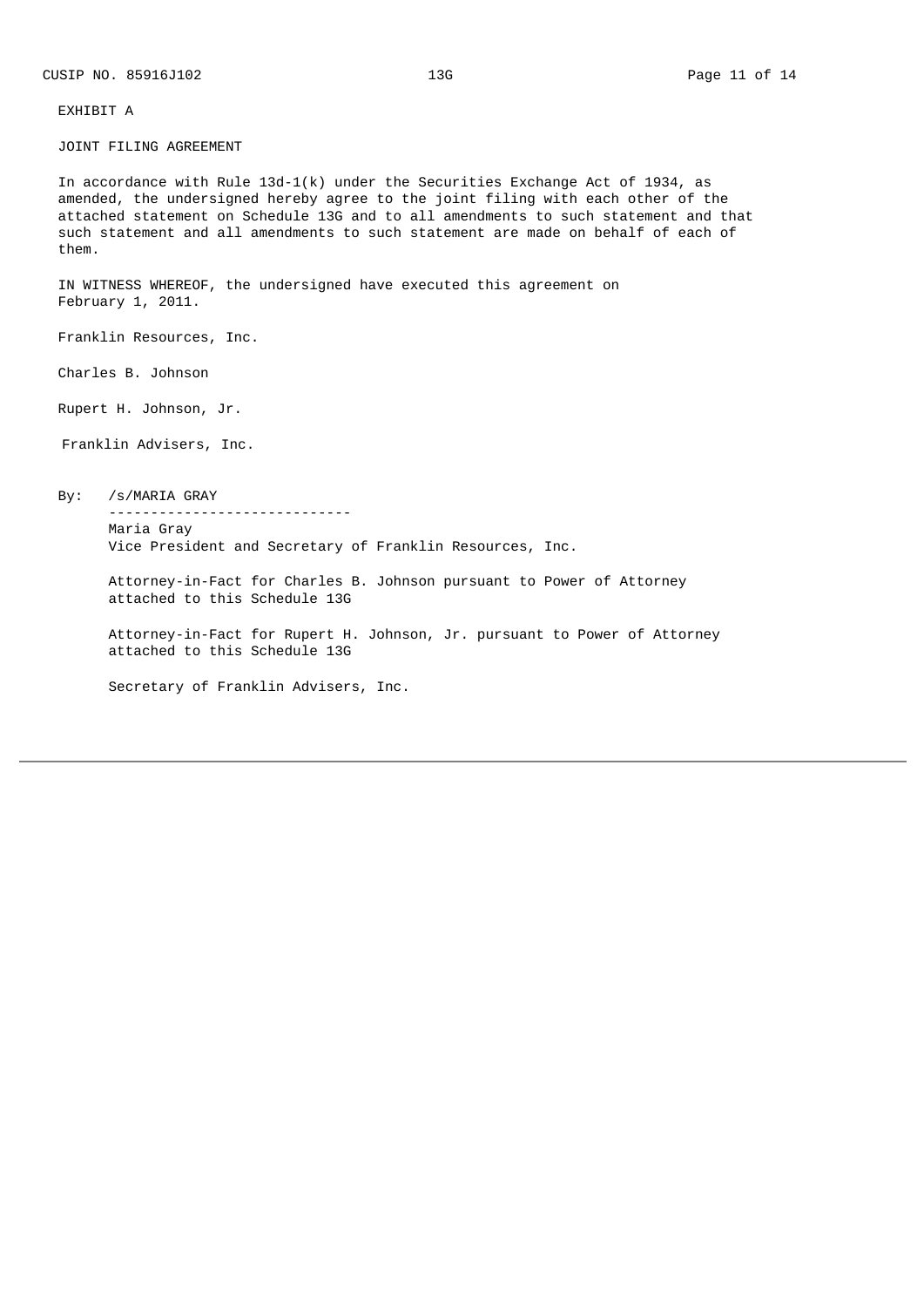#### EXHIBIT B

# LIMITED POWER OF ATTORNEY FOR SECTION 13 REPORTING OBLIGATIONS

Know all by these presents, that the undersigned hereby makes, constitutes and appoints each of Robert Rosselot and Maria Gray, each acting individually, as the undersigned's true and lawful attorney-in-fact, with full power and authority as hereinafter described on behalf of and in the name, place and stead of the undersigned to:

(1) prepare, execute, acknowledge, deliver and file Schedules 13D and 13G (including any amendments thereto or any related documentation) with the United States Securities and Exchange Commission, any national securities exchanges and Franklin Resources, Inc., a Delaware corporation (the "Reporting Entity"), as considered necessary or advisable under Section 13 of the Securities Exchange Act of 1934 and the rules and regulations promulgated thereunder, as amended from time to time (the "Exchange Act"); and

(2) perform any and all other acts which in the discretion of such attorney‑in‑fact are necessary or desirable for and on behalf of the undersigned in connection with the foregoing.

The undersigned acknowledges that:

(1) this Limited Power of Attorney authorizes, but does not require, each such attorney‑in‑fact to act in their discretion on information provided to such attorney-in-fact without independent verification of such information; (2) any documents prepared and/or executed by either such attorney-in-fact on behalf of the undersigned pursuant to this Limited Power of Attorney will be in such form and will contain such information and disclosure as such attorney-in-fact, in his or her discretion, deems necessary or desirable;

(3) neither the Reporting Entity nor either of such attorneys-in-fact assumes (i) any liability for the undersigned's responsibility to comply with the requirements of the Exchange Act or (ii) any liability of the undersigned for any failure to comply with such requirements; and<br>(4) this Limited Power of

this Limited Power of Attorney does not relieve the undersigned from responsibility for compliance with the undersigned's obligations under the Exchange Act, including without limitation the reporting requirements under Section 13 of the Exchange Act.

The undersigned hereby gives and grants each of the foregoing attorneys-in-fact full power and authority to do and perform all and every act and thing whatsoever requisite, necessary or appropriate to be done in and about the foregoing matters as fully to all intents and purposes as the undersigned might or could do if present, hereby ratifying all that each such attorney-in-fact of, for and on behalf of the undersigned, shall lawfully do or cause to be done by virtue of this Limited Power of Attorney.

This Limited Power of Attorney shall remain in full force and effect until revoked by the undersigned in a signed writing delivered to each such attorney-in-fact.

IN WITNESS WHEREOF, the undersigned has caused this Limited Power of Attorney to be executed as of this <u>30th day</u> of <u>April , 2007</u>, 2007

> /s/Charles B. Johnson Signature

Charles B. Johnson Print Name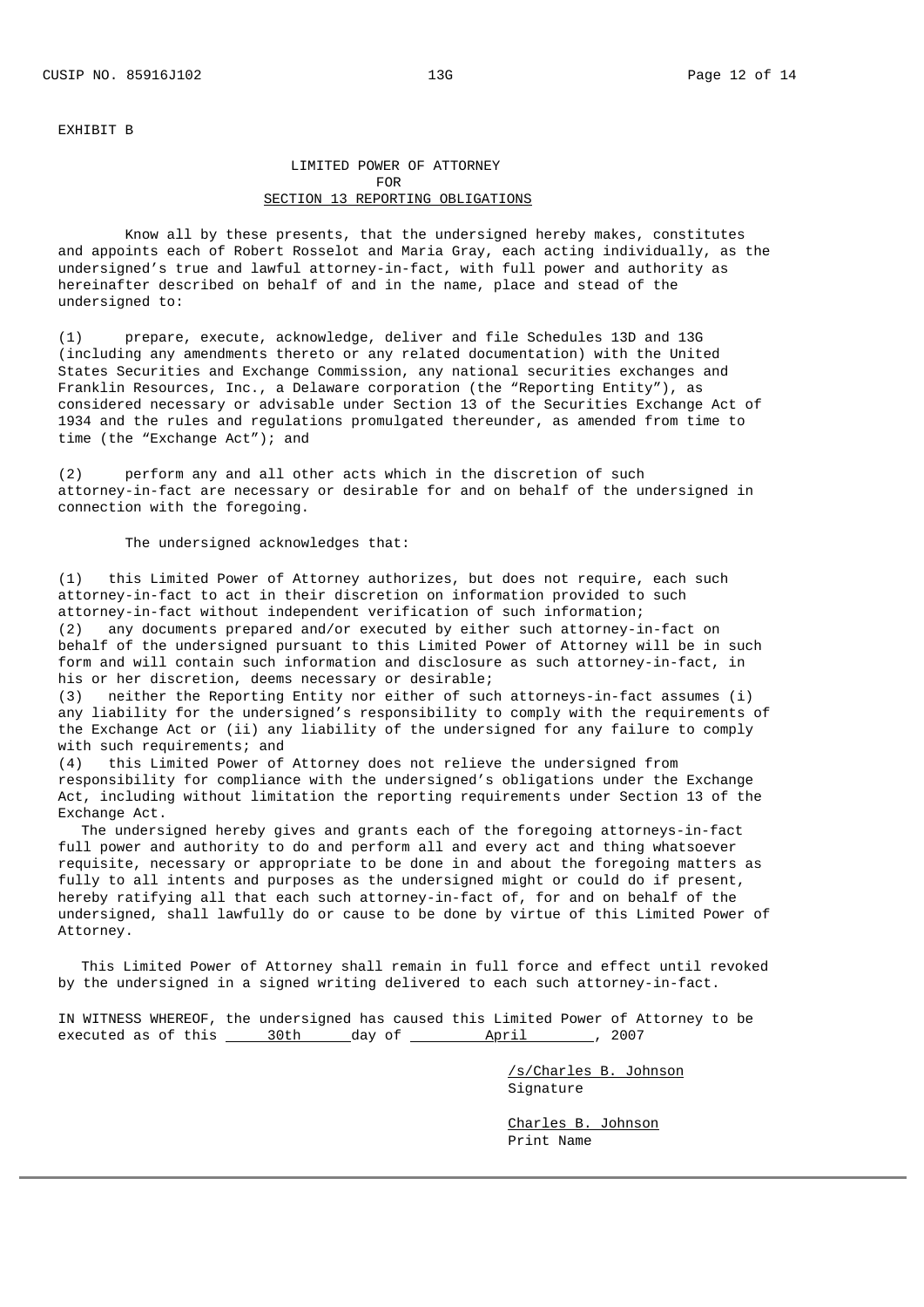Exchange Act.

## LIMITED POWER OF ATTORNEY FOR SECTION 13 REPORTING OBLIGATIONS

Know all by these presents, that the undersigned hereby makes, constitutes and appoints each of Robert Rosselot and Maria Gray, each acting individually, as the undersigned's true and lawful attorney-in-fact, with full power and authority as hereinafter described on behalf of and in the name, place and stead of the undersigned to:

(1) prepare, execute, acknowledge, deliver and file Schedules 13D and 13G (including any amendments thereto or any related documentation) with the United States Securities and Exchange Commission, any national securities exchanges and Franklin Resources, Inc., a Delaware corporation (the "Reporting Entity"), as considered necessary or advisable under Section 13 of the Securities Exchange Act of 1934 and the rules and regulations promulgated thereunder, as amended from time to time (the "Exchange Act"); and

(2) perform any and all other acts which in the discretion of such attorney‑in‑fact are necessary or desirable for and on behalf of the undersigned in connection with the foregoing.

The undersigned acknowledges that:

(1) this Limited Power of Attorney authorizes, but does not require, each such attorney‑in‑fact to act in their discretion on information provided to such attorney-in-fact without independent verification of such information;<br>(2) any documents prepared and/or executed by either such attorney-i any documents prepared and/or executed by either such attorney–in-fact on behalf of the undersigned pursuant to this Limited Power of Attorney will be in such form and will contain such information and disclosure as such attorney-in-fact, in his or her discretion, deems necessary or desirable; (3) neither the Reporting Entity nor either of such attorneys-in-fact assumes (i) any liability for the undersigned's responsibility to comply with the requirements of the Exchange Act or (ii) any liability of the undersigned for any failure to comply with such requirements; and (4) this Limited Power of Attorney does not relieve the undersigned from responsibility for compliance with the undersigned's obligations under the Exchange Act, including without limitation the reporting requirements under Section 13 of the

The undersigned hereby gives and grants each of the foregoing attorneys-in-fact full power and authority to do and perform all and every act and thing whatsoever requisite, necessary or appropriate to be done in and about the foregoing matters as fully to all intents and purposes as the undersigned might or could do if present, hereby ratifying all that each such attorney-in-fact of, for and on behalf of the undersigned, shall lawfully do or cause to be done by virtue of this Limited Power of Attorney.

This Limited Power of Attorney shall remain in full force and effect until revoked by the undersigned in a signed writing delivered to each such attorney-in-fact.

IN WITNESS WHEREOF, the undersigned has caused this Limited Power of Attorney to be executed as of this  $25th$  day of April , 2007

> /s/ Rupert H. Johnson, Jr. Signature

Rupert H. Johnson, Jr. Print Name